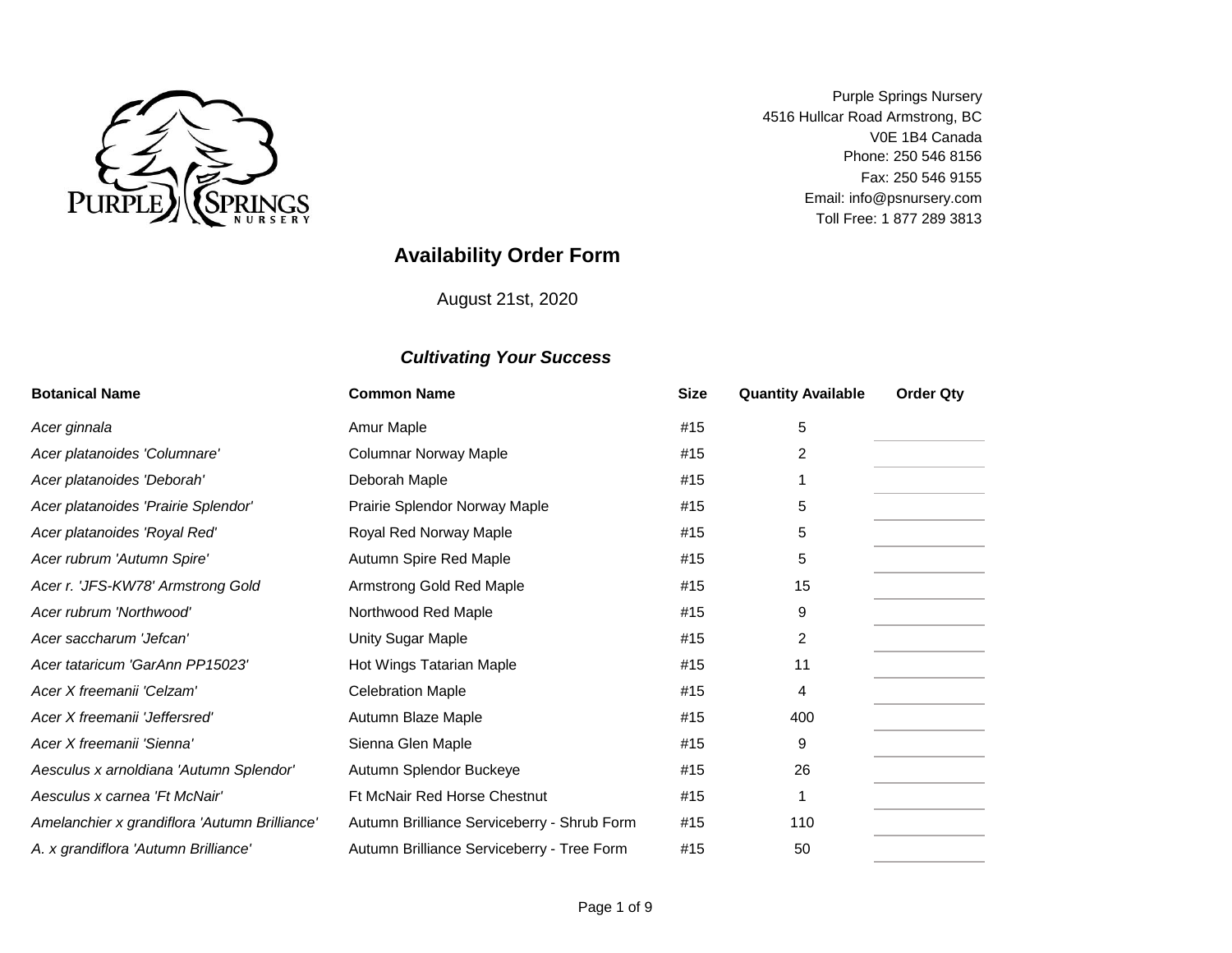| <b>Botanical Name</b>              | <b>Common Name</b>                   | <b>Size</b> | <b>Quantity Available</b> | <b>Order Qty</b> |
|------------------------------------|--------------------------------------|-------------|---------------------------|------------------|
| Betula platyphylla 'Fargo PP10963' | Dakota Pinnacle Birch                | #15         | 10                        |                  |
| Celtis 'JFS-KSU1'                  | <b>Prarie Sentinel Hackberry</b>     | #15         | 5                         |                  |
| Celtis occidentalis                | Common Hackberry                     | #15         | Sold Out                  |                  |
| Crataegus x mordenensis 'Snowbird' | Snowbird Hawthorn                    | #15         | Sold Out                  |                  |
| Crataegus x mordenensis 'Toba'     | Toba Hawthorn                        | #15         | 50                        |                  |
| Elaeagnus angustifolia             | <b>Russian Olive</b>                 | #15         | 5                         |                  |
| Fraxinus pennsylvanica 'Patmore'   | Patmore Green Ash                    | #15         | 193                       |                  |
| Fraxinus pennsylvanica 'Rugby'     | Prairie Spire Ash                    | #15         | 103                       |                  |
| Gleditsia triacanthos 'Harve'      | Northern Acclaim Honeylocust         | #15         | 5                         |                  |
| Gleditsia triacanthos 'Suncole'    | Sunburst Honeylocust                 | #15         | 16                        |                  |
| Juglans regia 'Carpathian'         | English Walnut                       | #15         | 5                         |                  |
| Malus x 'Courageous'               | Courageous Crabapple                 | #15         | 1                         |                  |
| Malus domestica 'Honeycrisp'       | Honeycrisp Apple                     | #15         | 5                         |                  |
| Malus x 'Jeflite'                  | <b>Starlite Flowering Crabapple</b>  | #15         | 40                        |                  |
| Malus x 'Spring Snow'              | Spring Snow Flowering Crabapple      | #15         | 10                        |                  |
| Malus x 'Thunderchild'             | Thunderchild Flowering Crabapple     | #15         | 30                        |                  |
| Malus x adstringens 'Durleo'       | <b>Gladiator Flowering Crabapple</b> | #15         | Sold Out                  |                  |
| Physocarpus opulifolius 'Monlo'    | Diablo Ninebark                      | #15         | 14                        |                  |
| Populus tremula 'Erecta'           | Swedish Columnar Aspen               | #15         | 50                        |                  |
| Populus tremuloides                | Trembling Aspen (tree Form)          | #15         | 5                         |                  |
| Populus tremuloides 'Clump form'   | Trembling Aspen Clump Form           | #15         | Sold Out                  |                  |
| Prunus evans                       | Evans Cherry                         | #15         | Sold Out                  |                  |
| Prunus nigra 'Princess Kay'        | Princess Kay Flowering Plum          | #15         | Sold Out                  |                  |
| Prunus virginiana                  | <b>Schubert Chokecherry</b>          | #15         | Sold Out                  |                  |
| Quercus macrocarpa                 | <b>Burr Oak</b>                      | #15         | 20                        |                  |
| Sorbus aucuparia 'Michred'         | Cardinal Royal Mountain Ash          | #15         | Sold Out                  |                  |
| Sorbus decora                      | Showy Mountain Ash                   | #15         | 4                         |                  |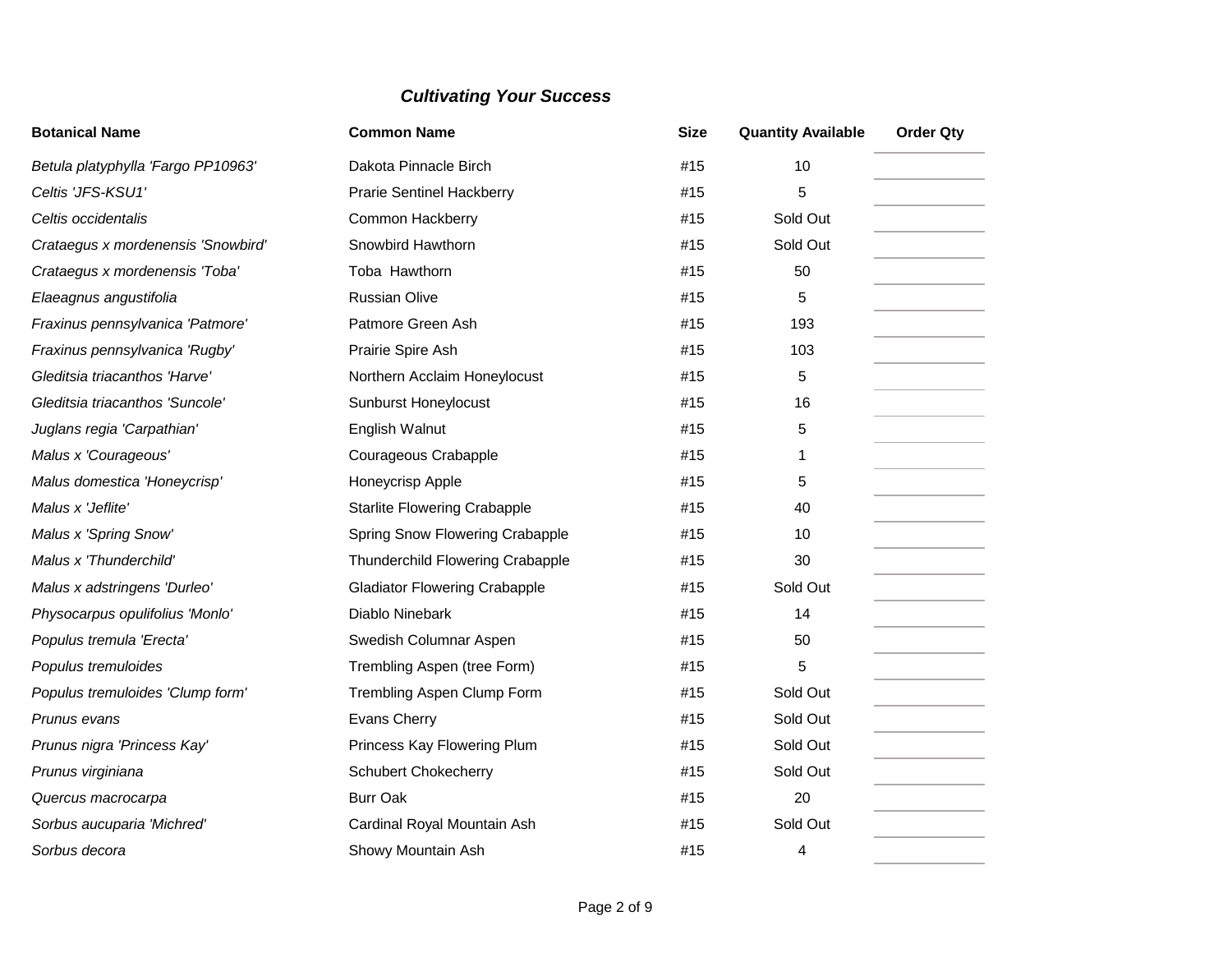| <b>Botanical Name</b>                   | <b>Common Name</b>            | <b>Size</b> | <b>Quantity Available</b> | <b>Order Qty</b> |
|-----------------------------------------|-------------------------------|-------------|---------------------------|------------------|
| Syringa reticulata 'Ivory Silk'         | Ivory Silk Japanese Lilac     | #15         | Sold Out                  |                  |
| Tilia americana 'American Sentry'       | American Sentry Linden        | #15         | 5                         |                  |
| Tilia americana euchlora 'Redmond'      | Redmond Linden                | #15         | Sold Out                  |                  |
| Tilia cordata 'Corzam'                  | Corinthian Little Leaf Linden | #15         | 3                         |                  |
| Tilia cordata 'Greenspire'              | Greenspire Littleleaf Linden  | #15         | 141                       |                  |
| Ulmus americana 'Brandon'               | <b>Brandon Elm</b>            | #15         | 5                         |                  |
| <b>Bylands Upright Elm</b>              | <b>Bylands Upright Elm</b>    | #15         | 22                        |                  |
| Ulmus americana 'Patmore'               | Patmore Elm                   | #15         | 42                        |                  |
| Acer ginnala                            | Amur Maple                    | 50mm        | Sold Out                  |                  |
| Acer ginnala                            | Amur Maple                    | 70mm        | 1                         |                  |
| Acer negundo 'Sensation'                | <b>Sensation Boxelder</b>     | 50mm        | Sold Out                  |                  |
| Acer platanoides 'Deborah'              | Deborah Maple                 | 50mm        | Sold Out                  |                  |
| Acer platanoides 'Prairie Splendor'     | Prairie Splendor Norway Maple | 50mm        | 10                        |                  |
| Acer tataricum 'GarAnn PP15023'         | Hot Wings Tatarian Maple      | 50mm        | 9                         |                  |
| Acer X freemanii 'Jeffersred'           | Autumn Blaze Maple            | 50mm        | 200                       |                  |
| Acer X freemanii 'Jeffersred'           | Autumn Blaze Maple            | 60mm        | 25                        |                  |
| Acer X freemanii 'Jeffersred'           | Autumn Blaze Maple            | Oversize    | Sold Out                  |                  |
| Acer X freemanii 'Sienna'               | Sienna Glen Maple             | 50mm        | 10                        |                  |
| Acer X freemanii 'Sienna'               | Sienna Glen Maple             | 60mm        | 10                        |                  |
| Aesculus glabra                         | Ohio Buckeye                  | 50mm        | 20                        |                  |
| Aesculus glabra                         | Ohio Buckeye                  | 60mm        | 20                        |                  |
| Aesculus glabra                         | Ohio Buckeye                  | 70mm        | 2                         |                  |
| Aesculus x arnoldiana 'Autumn Splendor' | Autumn Splendor Buckeye       | 50mm        | Sold Out                  |                  |
| Aesculus x arnoldiana 'Autumn Splendor' | Autumn Splendor Buckeye       | 60mm        | Sold Out                  |                  |
| Betula papyrifera 'Chickadee'           | Chickadee Birch               | 50mm        | Sold Out                  |                  |
| Betula papyrifera 'Chickadee'           | Chickadee Birch               | 60mm        | 4                         |                  |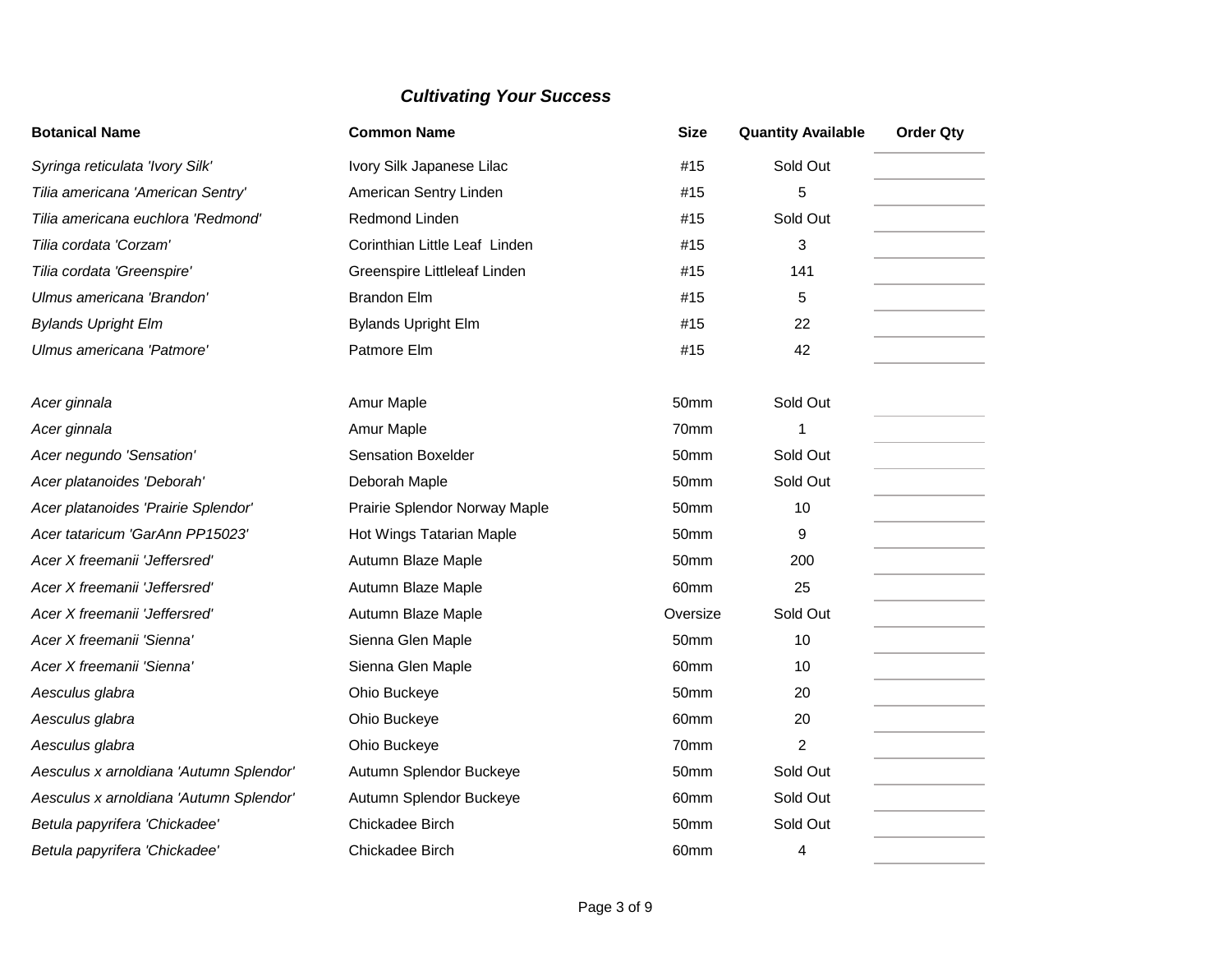| <b>Botanical Name</b>              | <b>Common Name</b>           | <b>Size</b> | <b>Quantity Available</b> | <b>Order Qty</b> |
|------------------------------------|------------------------------|-------------|---------------------------|------------------|
| Betula papyrifera 'Chickadee'      | Chickadee Birch              | 70mm        | 3                         |                  |
| Betula papyrifera 'Varen'          | Prairie Dream Paper Birch    | 50mm        | Sold Out                  |                  |
| Betula papyrifera 'Varen'          | Prairie Dream Paper Birch    | 60mm        | Sold Out                  |                  |
| Betula papyrifera 'Varen'          | Prairie Dream Paper Birch    | 70mm        | Sold Out                  |                  |
| Betula papyrifera 'Varen'          | Prairie Dream Paper Birch    | Oversize    | Sold Out                  |                  |
| Betula platyphylla 'Fargo PP10963' | Dakota Pinnacle Birch        | 50mm        | 10                        |                  |
| Betula platyphylla 'Fargo PP10963' | Dakota Pinnacle Birch        | 60mm        | Sold Out                  |                  |
| Betula platyphylla 'Fargo PP10963' | Dakota Pinnacle Birch        | 70mm        | Sold Out                  |                  |
| Betula platyphylla 'Fargo PP10963' | Dakota Pinnacle Birch        | Oversize    | Sold Out                  |                  |
| Betula platyphylla 'Jefpark'       | Parkland Pillar Birch        | 50mm        | 35                        |                  |
| Betula platyphylla 'Jefpark'       | Parkland Pillar Birch        | 60mm        | 140                       |                  |
| Betula platyphylla 'Jefpark'       | <b>Parkland Pillar Birch</b> | 70mm        | 38                        |                  |
| Betula platyphylla 'Jefpark'       | <b>Parkland Pillar Birch</b> | Oversize    | Sold Out                  |                  |
| Crataegus x mordenensis 'Snowbird' | Snowbird Hawthorn            | 50mm        | 100                       |                  |
| Crataegus x mordenensis 'Snowbird' | Snowbird Hawthorn            | 60mm        | 70                        |                  |
| Crataegus x mordenensis 'Snowbird' | Snowbird Hawthorn            | 70mm        | 100                       |                  |
| Crataegus x mordenensis 'Snowbird' | Snowbird Hawthorn            | Oversize    | 15                        |                  |
| Crataegus x mordenensis 'Toba'     | Toba Hawthorn                | 50mm        | Sold Out                  |                  |
| Crataegus x mordenensis 'Toba'     | Toba Hawthorn                | 60mm        | Sold Out                  |                  |
| Crataegus x mordenensis 'Toba'     | Toba Hawthorn                | 70mm        | 17                        |                  |
| Crataegus x mordenensis 'Toba'     | Toba Hawthorn                | Oversize    | 20                        |                  |
| Fraxinus pennsylvanica 'Durwinky'  | Trojan Ash                   | 70mm        | 1                         |                  |
| Fraxinus pennsylvanica 'Durwinky'  | Trojan Ash                   | Oversize    | 1                         |                  |
| Fraxinus pennsylvanica 'Patmore'   | Patmore Green Ash            | 50mm        | 15                        |                  |
| Fraxinus pennsylvanica 'Patmore'   | Patmore Green Ash            | 60mm        | 50                        |                  |
| Fraxinus pennsylvanica 'Patmore'   | Patmore Green Ash            | 70mm        | 20                        |                  |
| Fraxinus pennsylvanica 'Patmore'   | Patmore Green Ash            | Oversize    | Sold Out                  |                  |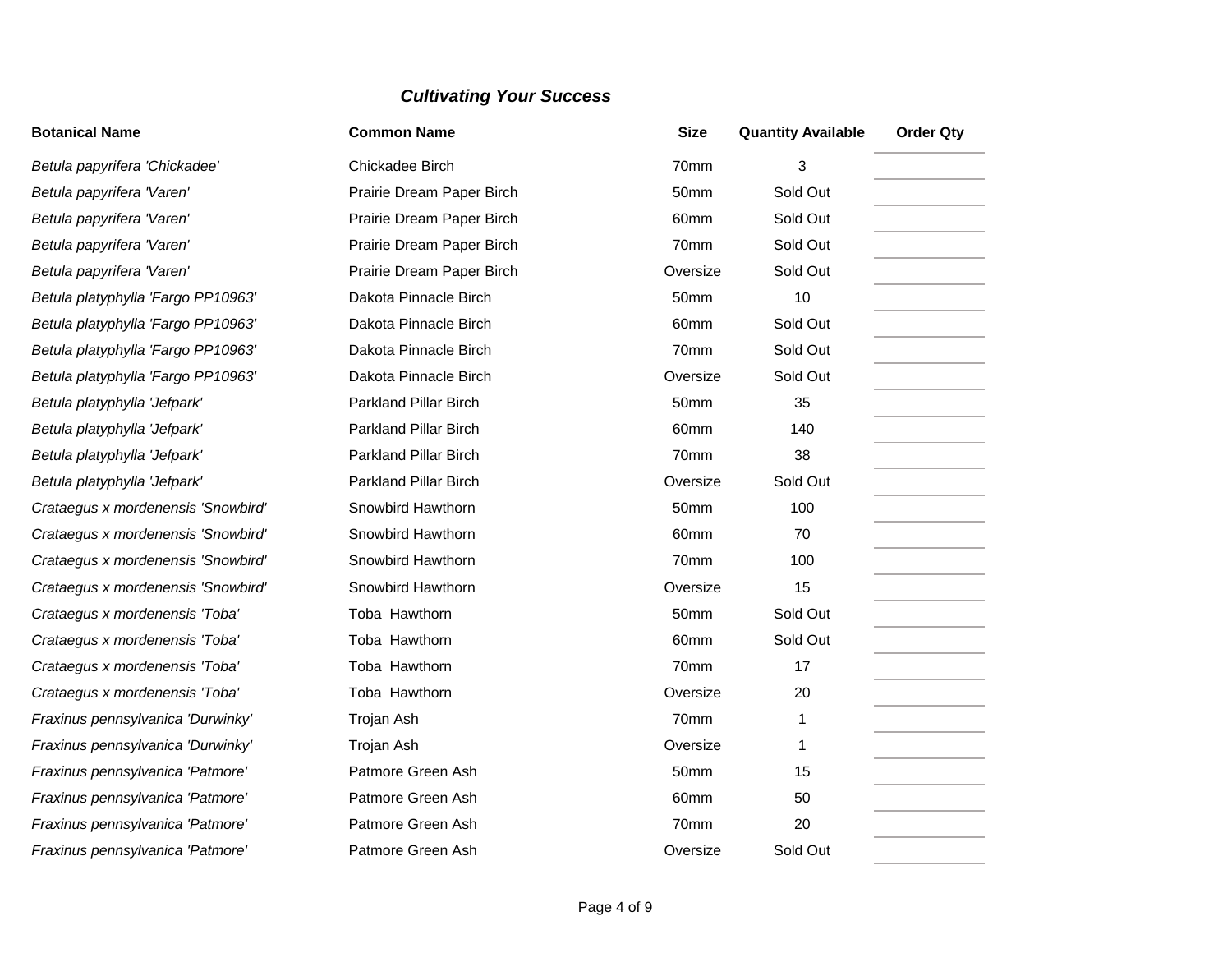| <b>Botanical Name</b>          | <b>Common Name</b>                   | <b>Size</b>      | <b>Quantity Available</b> | <b>Order Qty</b> |
|--------------------------------|--------------------------------------|------------------|---------------------------|------------------|
| Fraxinus pennsylvanica 'Rugby' | Prairie Spire Ash                    | 50mm             | 20                        |                  |
| Fraxinus pennsylvanica 'Rugby' | Prairie Spire Ash                    | 60mm             | 75                        |                  |
| Fraxinus pennsylvanica 'Rugby' | Prairie Spire Ash                    | 70mm             | 8                         |                  |
| Fraxinus americana 'Durgar'    | Tuxedo Ash                           | 50mm             | 8                         |                  |
| Gleditsia triacanthos 'Harve'  | Northern Acclaim Honeylocust         | 50mm             | Sold Out                  |                  |
| Gleditsia triacanthos 'Harve'  | Northern Acclaim Honeylocust         | 60mm             | Sold Out                  |                  |
| Malus domestica 'Honeycrisp'   | Honeycrisp Apple                     | 50mm             | 10                        |                  |
| Malus 'Royalty'                | Royalty Flowering Crabapple          | 50mm             | Sold Out                  |                  |
| Malus 'Royalty'                | <b>Royalty Flowering Crabapple</b>   | 60mm             | 15                        |                  |
| Malus 'Royalty'                | <b>Royalty Flowering Crabapple</b>   | 70mm             | $\overline{2}$            |                  |
| Malus 'Royalty'                | <b>Royalty Flowering Crabapple</b>   | Oversize         | Sold Out                  |                  |
| Malus x adstringens 'Durleo'   | <b>Gladiator Flowering Crabapple</b> | 50mm             | 365                       |                  |
| Malus x adstringens 'Durleo'   | <b>Gladiator Flowering Crabapple</b> | 60mm             | 50                        |                  |
| Malus x adstringens 'Durleo'   | <b>Gladiator Flowering Crabapple</b> | 70mm             | 9                         |                  |
| Malus x 'Courageous'           | Courageous Crabapple                 | 50mm             | 81                        |                  |
| Malus x 'Courageous'           | Courageous Crabapple                 | 60mm             | 35                        |                  |
| Malus x 'Courageous'           | Courageous Crabapple                 | 70mm             | Sold Out                  |                  |
| Malus x 'Jeflite'              | <b>Starlite Flowering Crabapple</b>  | 50mm             | 148                       |                  |
| Malus x 'Jeflite'              | <b>Starlite Flowering Crabapple</b>  | 60 <sub>mm</sub> | 14                        |                  |
| Malus x 'Spring Snow'          | Spring Snow Flowering Crabapple      | 50mm             | Sold Out                  |                  |
| Malus x 'Spring Snow'          | Spring Snow Flowering Crabapple      | 60mm             | Sold Out                  |                  |
| Malus x 'Thunderchild'         | Thunderchild Flowering Crabapple     | 50mm             | Sold Out                  |                  |
| Malus x 'Thunderchild'         | Thunderchild Flowering Crabapple     | 60mm             | Sold Out                  |                  |
| Picea pungens                  | Colorado Spruce                      | 150cm            | August (172)              |                  |
| Picea pungens                  | Colorado Spruce                      | 200cm            | August (20)               |                  |
| Picea pungens                  | Colorado Spruce                      | 250cm            | Sold Out                  |                  |
| Picea pungens                  | Colorado Spruce                      | 300cm            | Sold Out                  |                  |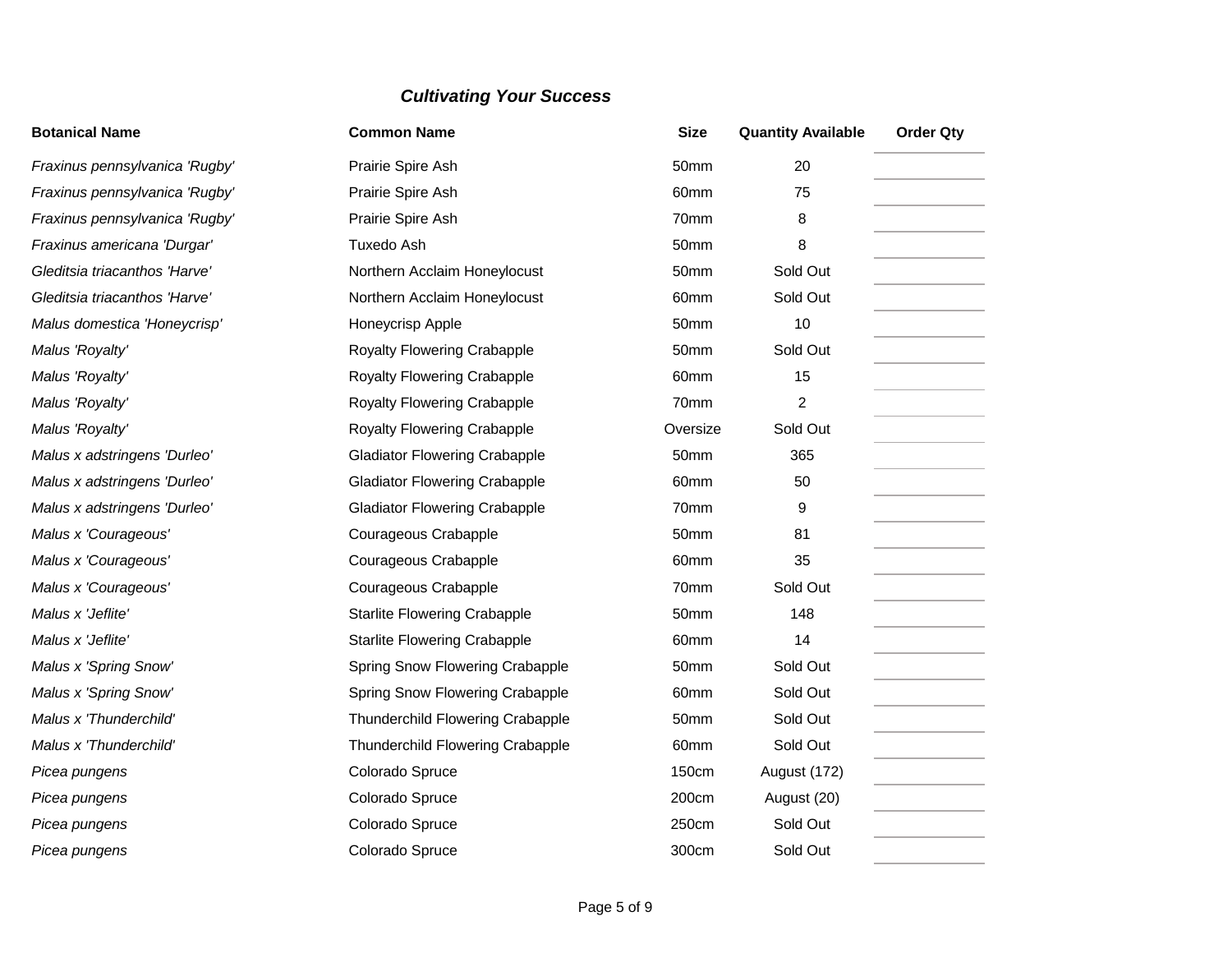| <b>Botanical Name</b>            | <b>Common Name</b>            | <b>Size</b>      | <b>Quantity Available</b> | <b>Order Qty</b> |
|----------------------------------|-------------------------------|------------------|---------------------------|------------------|
| Picea pungens 'Fastigiata'       | Columnar Colorado Blue Spruce | <b>150cm</b>     | Sold Out                  |                  |
| Picea pungens 'Fastigiata'       | Columnar Colorado Blue Spruce | 200cm            | Sold Out                  |                  |
| Picea pungens 'Fastigiata'       | Columnar Colorado Blue Spruce | 250cm            | Sold Out                  |                  |
| Pinus cembra                     | <b>Swiss Stone Pine</b>       | 200cm            | Sold Out                  |                  |
| Pinus contorta                   | Lodgepole Pine                | 150cm            | Sold Out                  |                  |
| Pinus contorta                   | Lodgepole Pine                | 200cm            | Sold Out                  |                  |
| Pinus contorta                   | Lodgepole Pine                | 250cm            | Sold Out                  |                  |
| Pinus contorta                   | Lodgepole Pine                | 300cm            | Sold Out                  |                  |
| Pinus ponderosa                  | Ponderosa Pine                | 150cm            | Sold Out                  |                  |
| Pinus sylvestris                 | <b>Scots Pine</b>             | <b>150cm</b>     | Sold Out                  |                  |
| Pinus sylvestris                 | <b>Scots Pine</b>             | 200cm            | Sold Out                  |                  |
| Pinus sylvestris                 | <b>Scots Pine</b>             | 250cm            | Sold Out                  |                  |
| Pinus sylvestris                 | <b>Scots Pine</b>             | 300cm            | Sold Out                  |                  |
| Populus tremula 'Erecta'         | Swedish Columnar Aspen        | 50mm             | 100                       |                  |
| Populus tremula 'Erecta'         | Swedish Columnar Aspen        | 60mm             | 200                       |                  |
| Populus tremula 'Erecta'         | Swedish Columnar Aspen        | 70mm             | 50                        |                  |
| Populus tremula 'Erecta'         | Swedish Columnar Aspen        | Oversize         | 50                        |                  |
| Populus tremuloides              | Trembling Aspen (tree Form)   | 50mm             | Call for Availability     |                  |
| Populus tremuloides              | Trembling Aspen (tree Form)   | 60mm             | Call for Availability     |                  |
| Populus tremuloides              | Trembling Aspen (tree Form)   | 70mm             | Call for Availability     |                  |
| Populus tremuloides              | Trembling Aspen (tree Form)   | Oversize         | Call for Availability     |                  |
| Populus tremuloides 'Clump form' | Trembling Aspen Clump Form    | 50mm             | Call for Availability     |                  |
| Populus tremuloides 'Clump form' | Trembling Aspen Clump Form    | 60mm             | Call for Availability     |                  |
| Populus tremuloides 'Clump form' | Trembling Aspen Clump Form    | 70mm             | Call for Availability     |                  |
| Populus tremuloides 'Clump form' | Trembling Aspen Clump Form    | Oversize         | Call for Availability     |                  |
| Populus x 'Byland Green'         | <b>Byland Green Poplar</b>    | 50mm             | Sold Out                  |                  |
| Populus x 'Byland Green'         | <b>Byland Green Poplar</b>    | 60 <sub>mm</sub> | Sold Out                  |                  |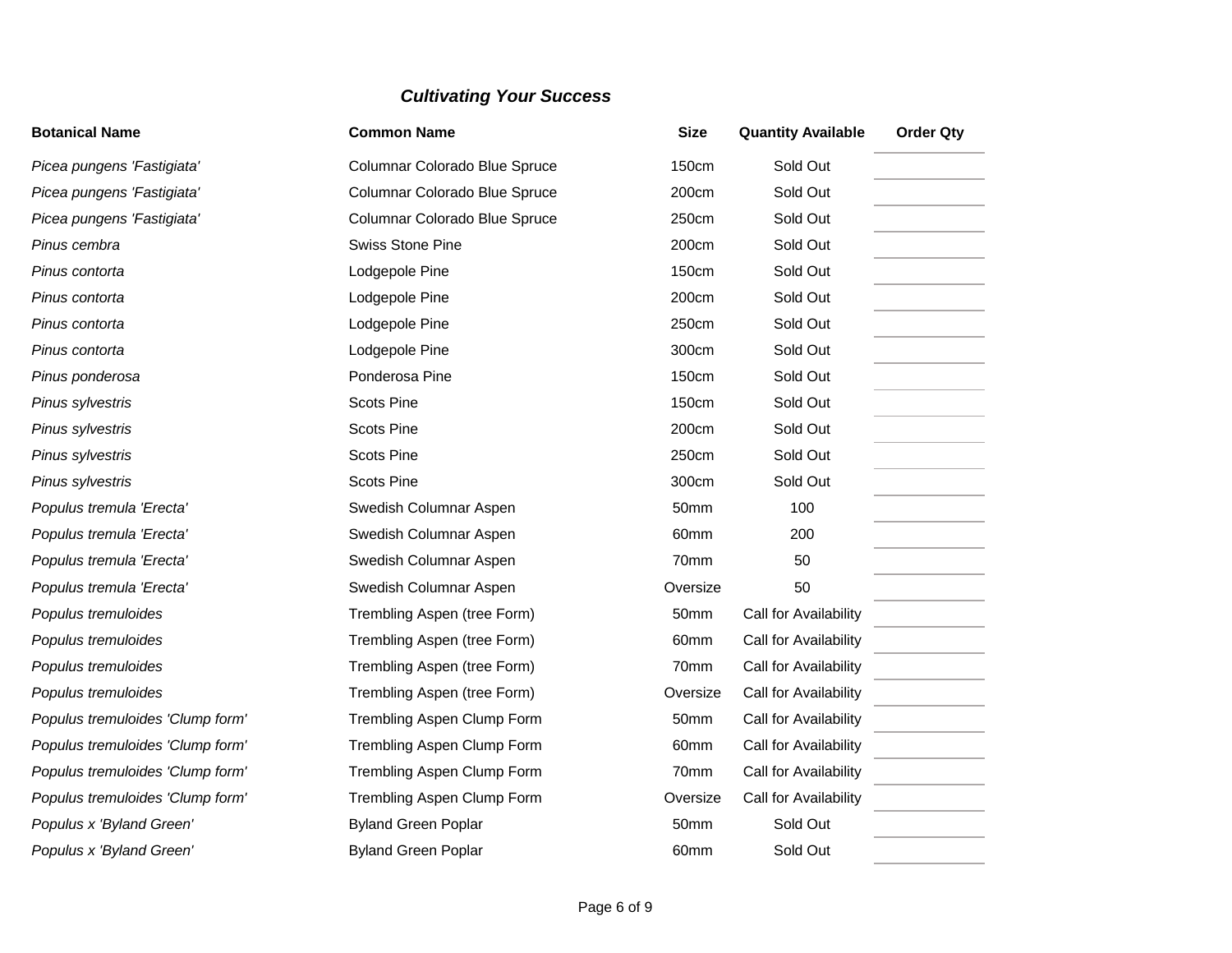| <b>Botanical Name</b>         | <b>Common Name</b>            | <b>Size</b>      | <b>Quantity Available</b> | <b>Order Qty</b> |
|-------------------------------|-------------------------------|------------------|---------------------------|------------------|
| Populus x 'Byland Green'      | <b>Byland Green Poplar</b>    | 70mm             | September                 |                  |
| Populus x 'Byland Green'      | <b>Byland Green Poplar</b>    | Oversize         | September                 |                  |
| Prunus cerasifera 'Newport'   | Newport Flowering Plum        | 50mm             | 30                        |                  |
| Prunus nigra 'Princess Kay'   | Princess Kay Flowering Plum   | 50mm             | 25                        |                  |
| Prunus virginiana             | <b>Schubert Chokecherry</b>   | 50mm             | 9                         |                  |
| Prunus virginiana             | <b>Schubert Chokecherry</b>   | 60mm             | 40                        |                  |
| Prunus virginiana             | <b>Schubert Chokecherry</b>   | 70mm             | 43                        |                  |
| Prunus virginiana             | <b>Schubert Chokecherry</b>   | Oversize         | 4                         |                  |
| Pyrus 'DurPSN303'             | Navigator Pear                | 50mm             | Sold Out                  |                  |
| Quercus macrocarpa            | <b>Burr Oak</b>               | 50mm             | Sold Out                  |                  |
| Quercus macrocarpa            | <b>Burr Oak</b>               | 60 <sub>mm</sub> | Sold Out                  |                  |
| Quercus macrocarpa            | <b>Burr Oak</b>               | 70mm             | Sold Out                  |                  |
| Quercus macrocarpa            | <b>Burr Oak</b>               | Oversize         | 2                         |                  |
| Quercus macrocarpa 'Top Gun'  | Top Gun Burr Oak              | 50mm             | Sold Out                  |                  |
| Quercus rubra                 | Northern Red Oak              | 50mm             | Sold Out                  |                  |
| Quercus rubra                 | Northern Red Oak              | 60mm             | Sold Out                  |                  |
| Sorbus aucuparia 'Black Hawk' | <b>Blackhawk Mountain Ash</b> | Oversize         | 2                         |                  |
| Sorbus aucuparia 'Michred'    | Cardinal Royal Mountain Ash   | 50mm             | 55                        |                  |
| Sorbus aucuparia 'Michred'    | Cardinal Royal Mountain Ash   | 60mm             | 64                        |                  |
| Sorbus aucuparia 'Rossica'    | Russian Mountain Ash          | 50mm             | 34                        |                  |
| Sorbus aucuparia 'Rossica'    | Russian Mountain Ash          | 60mm             | 10                        |                  |
| Sorbus aucuparia 'Rossica'    | Russian Mountain Ash          | 70mm             | 18                        |                  |
| Sorbus aucuparia 'Rossica'    | Russian Mountain Ash          | Oversize         | Sold Out                  |                  |
| Sorbus decora                 | Showy Mountain Ash            | 50mm             | 149                       |                  |
| Sorbus decora                 | Showy Mountain Ash            | 60mm             | 6                         |                  |
| Sorbus decora                 | Showy Mountain Ash            | 70mm             | 5                         |                  |
| Sorbus decora                 | Showy Mountain Ash            | Oversize         | Sold Out                  |                  |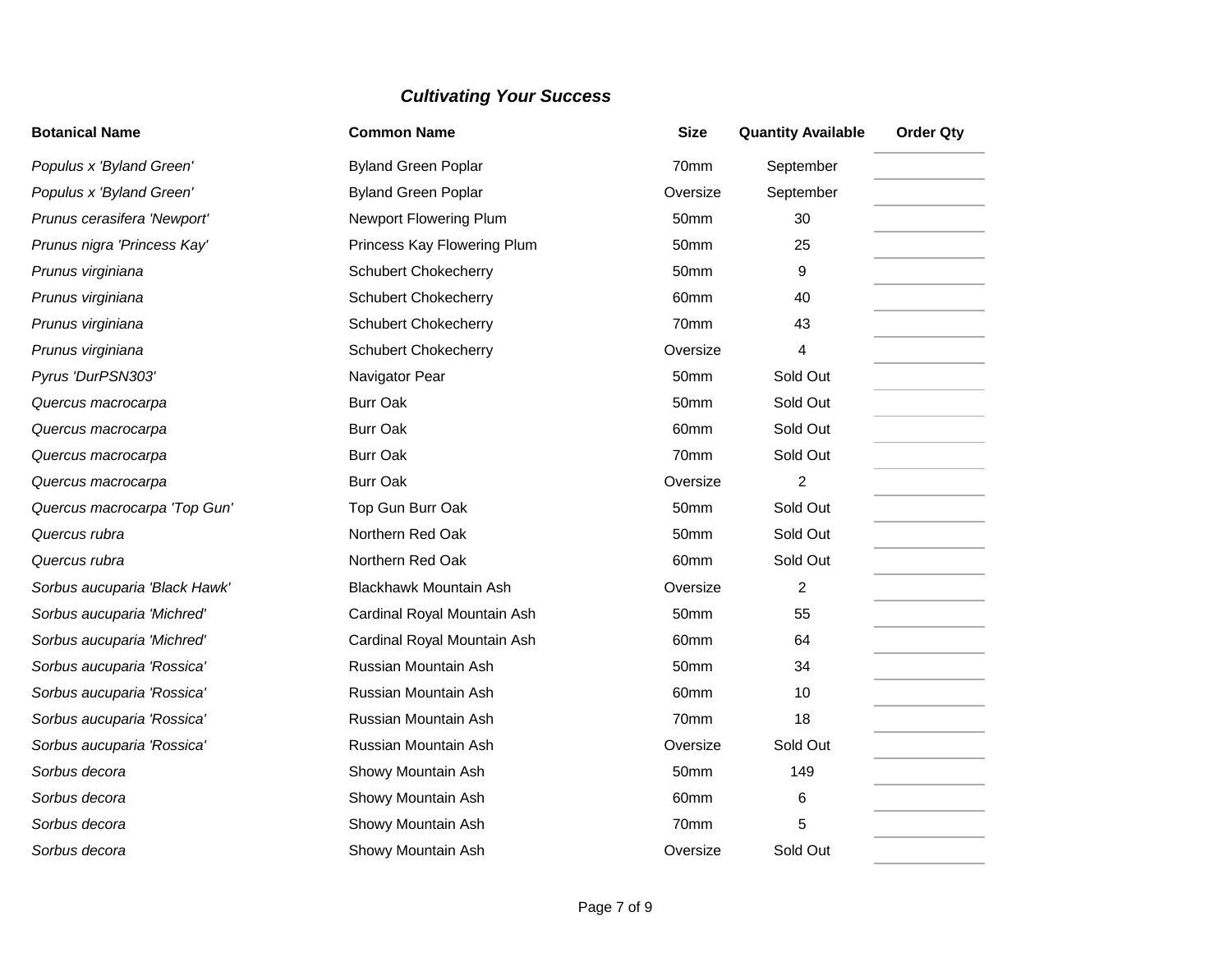| <b>Botanical Name</b>              | <b>Common Name</b>           | <b>Size</b>      | <b>Quantity Available</b> | <b>Order Qty</b> |
|------------------------------------|------------------------------|------------------|---------------------------|------------------|
| Syringa reticulata 'Ivory Pillar'  | Ivory Pillar Japanese Lilac  | 50mm             | 35                        |                  |
| Syringa reticulata 'Ivory Silk'    | Ivory Silk Japanese Lilac    | 50 <sub>mm</sub> | 200                       |                  |
| Syringa reticulata 'Ivory Silk'    | Ivory Silk Japanese Lilac    | 60 <sub>mm</sub> | Sold Out                  |                  |
| Syringa reticulata 'Ivory Silk'    | Ivory Silk Japanese Lilac    | Oversize         | Sold Out                  |                  |
| Syringa reticulata 'Summer Storm'  | Summer Storm Lilac           | 50mm             | Sold Out                  |                  |
| Tilia americana 'American Sentry'  | American Sentry Linden       | 50 <sub>mm</sub> | Sold Out                  |                  |
| Tilia americana euchlora 'Redmond' | Redmond Linden               | 50 <sub>mm</sub> | 20                        |                  |
| Tilia cordata 'Greenspire'         | Greenspire Littleleaf Linden | 50 <sub>mm</sub> | 40                        |                  |
| Tilia cordata 'Greenspire'         | Greenspire Littleleaf Linden | 60 <sub>mm</sub> | 3                         |                  |
| Tilia cordata 'Greenspire'         | Greenspire Littleleaf Linden | 70mm             |                           |                  |
| Tilia flavescens                   | Dropmore Linden              | 50 <sub>mm</sub> | Sold Out                  |                  |
| Tilia flavescens                   | Dropmore Linden              | 60 <sub>mm</sub> | Sold Out                  |                  |
| Tilia flavescens                   | Dropmore Linden              | 70mm             | Sold Out                  |                  |
| Tilia flavescens                   | Dropmore Linden              | Oversize         |                           |                  |
| Ulmus americana                    | American Elm                 | Oversize         | 20                        |                  |
| Ulmus americana 'Brandon'          | <b>Brandon Elm</b>           | 50 <sub>mm</sub> | $200+$                    |                  |
| Ulmus americana 'Brandon'          | <b>Brandon Elm</b>           | 60 <sub>mm</sub> | $200+$                    |                  |
| Ulmus americana 'Brandon'          | <b>Brandon Elm</b>           | 70mm             | $200+$                    |                  |
| Ulmus americana 'Brandon'          | <b>Brandon Elm</b>           | Oversize         | $200+$                    |                  |